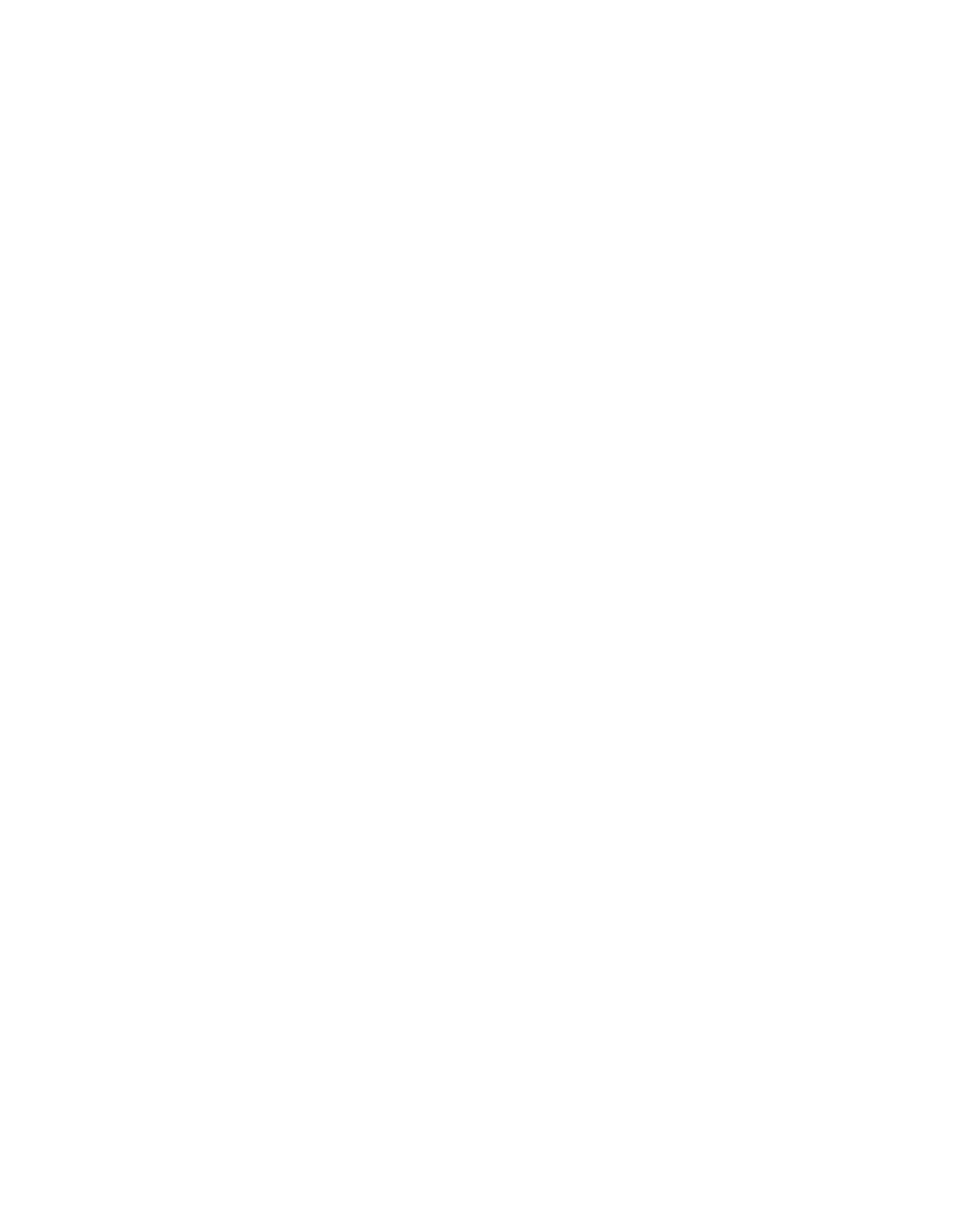# **Table of Contents**

| III. Background of the Convention on Cluster Munitions 3                                                                                                                                                                                                                                                                |  |
|-------------------------------------------------------------------------------------------------------------------------------------------------------------------------------------------------------------------------------------------------------------------------------------------------------------------------|--|
|                                                                                                                                                                                                                                                                                                                         |  |
| 2a. Participation in Joint Military Operations-Section 72.41 (chapeau) and 72.41(a) .5<br>2b. Activities Prohibited during Joint Military Operations-Section 72.41(b) 7<br>2c. Expressly Requesting Use of Cluster Munitions-Section 72.41(c)  8<br>4. Retention of Cluster Munitions and Submunitions-Section 72.39 11 |  |
| VI. Recommendations: Additional Elements to Implement  13<br>VII. Recommendations: Elements to Retain in the Bill  15                                                                                                                                                                                                   |  |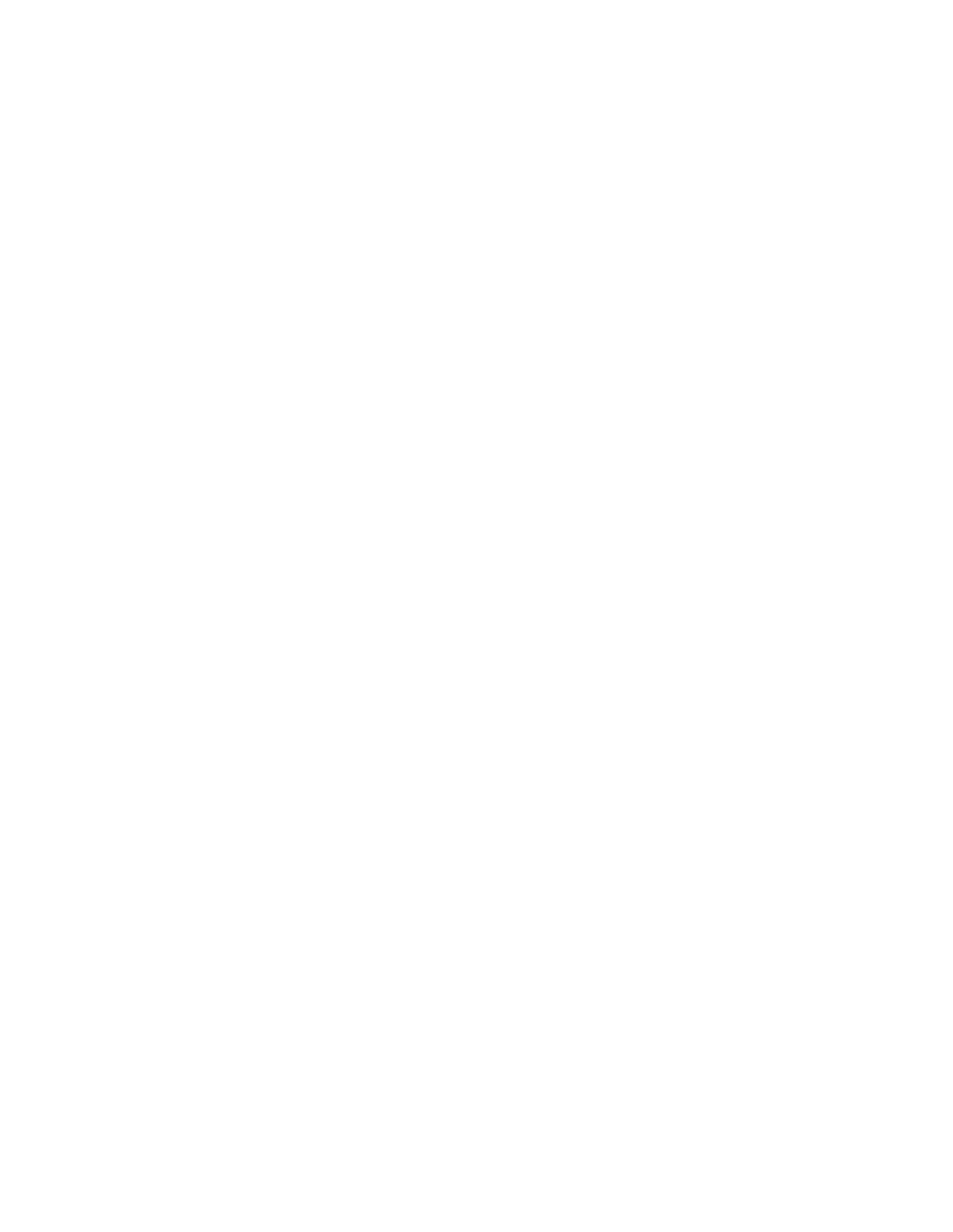## **I. Introduction**

<span id="page-4-0"></span>Human Rights Watch and Harvard Law School's International Human Rights Clinic (IHRC) appreciate this opportunity to make a submission to the Senate Committee on Foreign Affairs, Defence and Trade regarding its inquiry into the Criminal Code Amendment (Cluster Munitions Prohibition) Bill 2010. The Bill seeks to allow Australia to ratify the Convention on Cluster Munitions by creating offenses for certain acts related to cluster munitions, as required by Article 9 of the convention. The Second Meeting of States Parties to the convention will be held in September 2011 in Beirut, and we hope to see Australia participating there as a state party.

Human Rights Watch and IHRC thank Australia for its efforts to ratify the Convention on Cluster Munitions and to codify the prohibitions on use, production, transfer, and stockpiling of the weapons and assistance with those activities. However, our organizations wish to call attention to certain provisions of the Bill that may, as written, fail to achieve, or even run counter to, the convention's goals. We are especially concerned by provisions of the Bill that permit activities that should be understood as prohibited by the convention. These activities include:

- assisting with cluster munition-related activities during joint military operations;
- explicitly allowing stockpiling, retention, and transfer of cluster munitions by foreign military allies in Australia;
- retaining cluster munitions without clear limits on retention numbers or rigorous reporting; and
- permitting investment in the production of cluster munitions.

The Bill should be amended to prohibit these activities. In addition, we call on Australia to fulfill its legal responsibility to implement the convention's positive obligations, including working to universalize the convention and promote its norms, discouraging use of cluster munitions, notifying allies of convention obligations, and providing cooperation and assistance to other states parties.

Below we present our comments on and recommendations for specific provisions of the Bill that should be changed, supplemented, or preserved. We urge the Senate Committee on Foreign Affairs, Defence and Trade to revise the Bill in order to give strong effect to the Convention on Cluster Munitions and to bring Australia in line with its international commitments.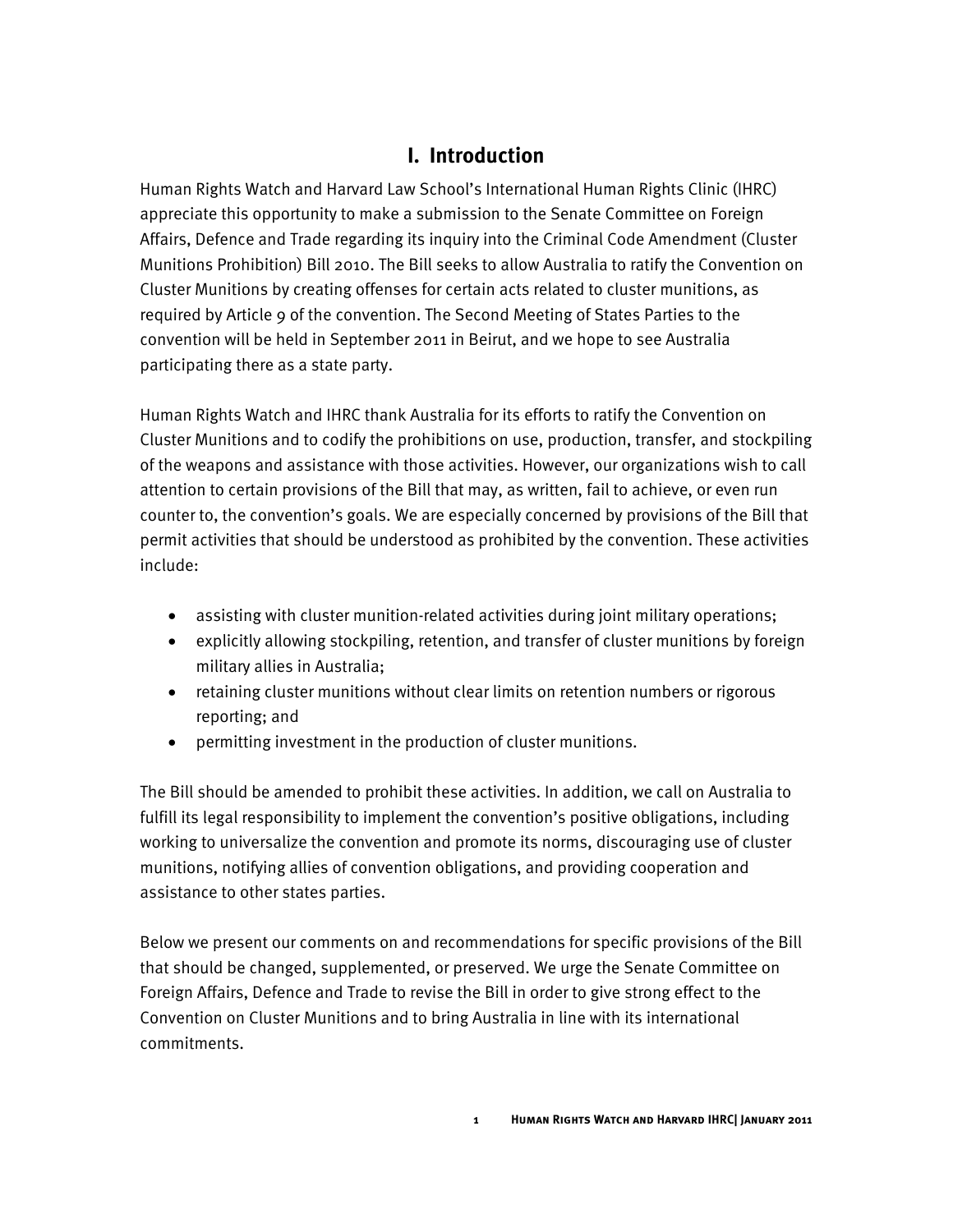#### **II. Who We Are**

<span id="page-5-0"></span>Human Rights Watch is one of the world's leading independent organizations dedicated to defending and protecting human rights and international humanitarian law. The Arms Division of Human Rights Watch in particular has taken a preeminent role in documenting the harm to civilians caused by cluster munitions and landmines, and its research and analysis has informed the international campaigns to ban these weapons.

IHRC is part of the Harvard Law School's Human Rights Program and is a center for critical thought and active engagement in human rights. Each year, IHRC partners with local and international nongovernmental organizations around the world to advance human rights and international humanitarian law through legal and policy analysis, advocacy, field research, and litigation.

HRW and IHRC have collaborated on this submission as well as many other projects surrounding the Convention on Cluster Munitions. The two organizations have jointly produced three papers regarding the convention's interpretation and implementation. Staying True to the Ban: Understanding the Prohibition on Assistance in the Convention on Cluster Munitions argued for understanding the convention to prohibit assistance absolutely, even during joint military operations.<sup>1</sup> Fulfilling the Ban: Guidelines for Effective National Legislation to Implement the Convention on Cluster Munitions details the elements that strong implementation legislation should include when incorporating both the positive and negative obligations of the convention.<sup>2</sup> Most recently, Human Rights Watch and IHRC collaborated on a short Q and A about the convention's provisions on interoperability and assistance.<sup>3</sup>

Human Rights Watch has been involved in the campaign to ban cluster munitions for the past decade, and IHRC has been since 2005. Both organizations were substantially involved in the Oslo Process, which culminated in the adoption of the convention, and in subsequent meetings, such as the First Meeting of States Parties of the convention held in November 2010 in Vientiane, Laos.

ֺ

<sup>&</sup>lt;sup>1</sup> Human Rights Watch, *Staying True to the Ban on Cluster Munitions: Understanding the Prohibition on Assistance in the* Convention on Cluster Munitions, June 2009, http://www.hrw.org/en/news/2009/06/22/staying-true-ban-cluster-munitions.

**<sup>2</sup>** Human Rights Watch and Harvard Law School's International Human Rights Clinic, Fulfilling the Ban: Guidelines for Effective National Implementation Legislation to Implement the Convention on Cluster Munitions, June 2010, http://www.hrw.org/node/90721.

**<sup>3</sup>** Human Rights Watch and Harvard Law School's International Human Rights Clinic, Q&A on Interoperability & the Prohibition on Assistance, November 2010, http://www.hrw.org/en/news/2010/11/06/convention-cluster-munitions.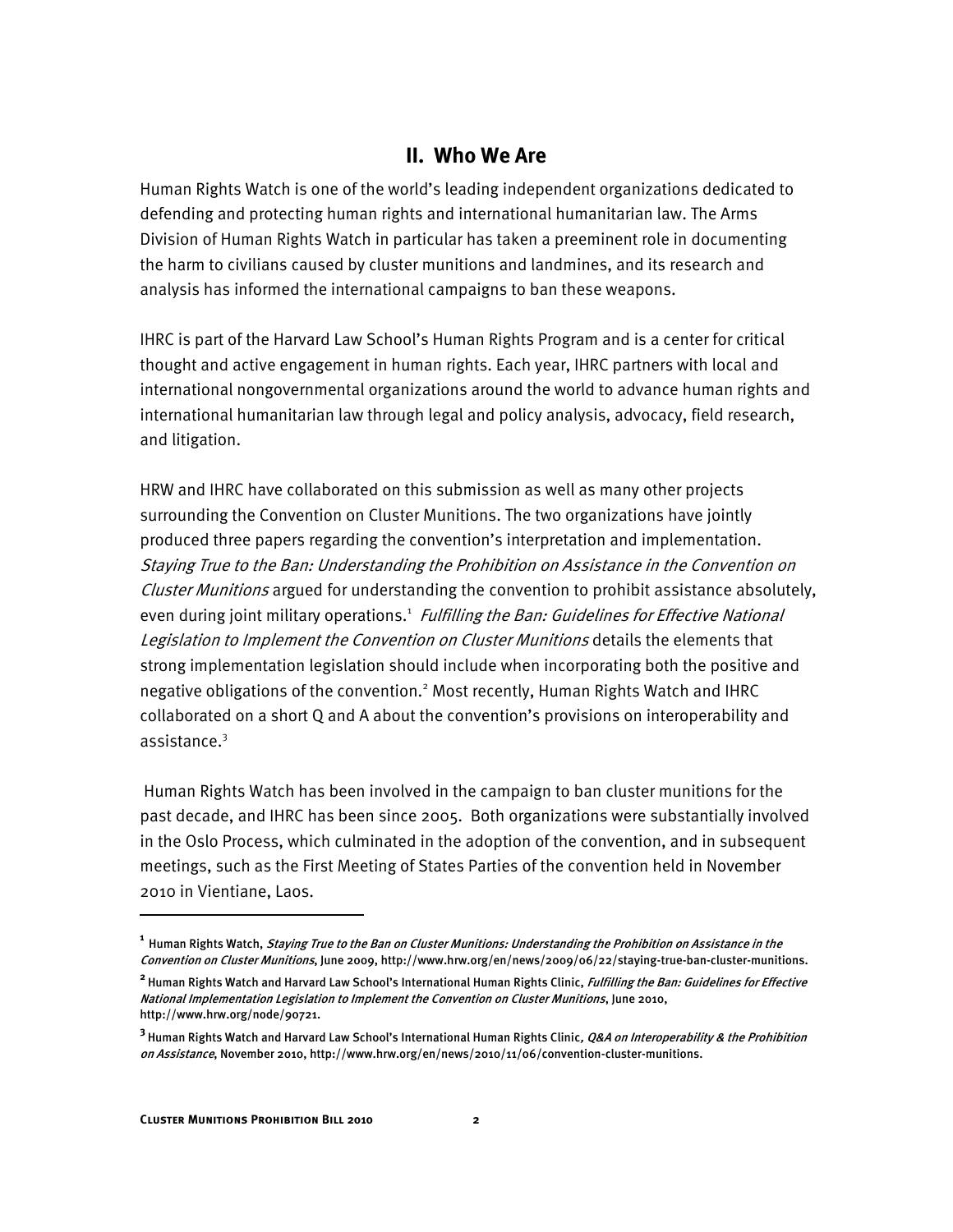## **III. Background of the Convention on Cluster Munitions**

<span id="page-6-0"></span>The Convention on Cluster Munitions is a groundbreaking legal instrument that prohibits use, production, transfer, and stockpiling of cluster munitions, as well as assistance with any of these activities. The convention also establishes a set of strong positive obligations. Under these obligations, states parties must clear their territory of cluster munition remnants, assist victims, and provide cooperation and assistance to other states parties. States parties are also required to work toward universalization of the convention, promote the convention's norms, discourage cluster munitions use, and notify allies of their convention obligations. Finally, transparency requirements mandate that states parties report on their progress in implementing positive obligations enumerated in the convention.

The Convention on Cluster Munitions was opened for signature on December 3, 2008. It entered into force and became binding international law for states parties on August 1, 2010. As of January 19, 2011, 50 states had ratified the convention, indicating their intent to be legally bound by all the convention's provisions, and 108 had signed it, meaning that they have agreed to the treaty in principle and are prohibited from violating its "object and purpose."<sup>4</sup>

Under Article 9 of the convention, states parties are required to "take all appropriate legal, administrative and other measures to implement this Convention." States parties must adopt "penal sanctions to prevent and suppress any activity prohibited to a State Party" and implement the positive obligations contained in the convention.

## **IV. Procedural History of the Bill**

<span id="page-6-1"></span>Australia was an active participant in the negotiation of the Convention on Cluster Munitions and among its original signatories. On March 12, 2009, Australia initiated the formal ratification process for the convention by tabling a National Interest Analysis in Parliament that presented the potential benefits and obligations that would arise from ratifying the convention.<sup>5</sup> On June 15 and 22, 2009, the Parliament's Joint Standing Committee on Treaties (JSCOT) held public hearings on the convention, which included statements by

<sup>&</sup>lt;sup>4</sup> Vienna Convention on the Law of Treaties, adopted May 23, 1969, 1155 U.N.T.S. 331, entered into force January 27, 1980, art. 18.

**<sup>5</sup>** Australian Department of Foreign Affairs and Trade (DFAT), National Interest Analysis [2009] ATNIA 5: Convention on Cluster Munitions, tabled March 12, 2009, http://wopared.parl.net/house/committee/jsct/12march2009/treaties/munitions\_nia.doc (accessed November 30, 2010).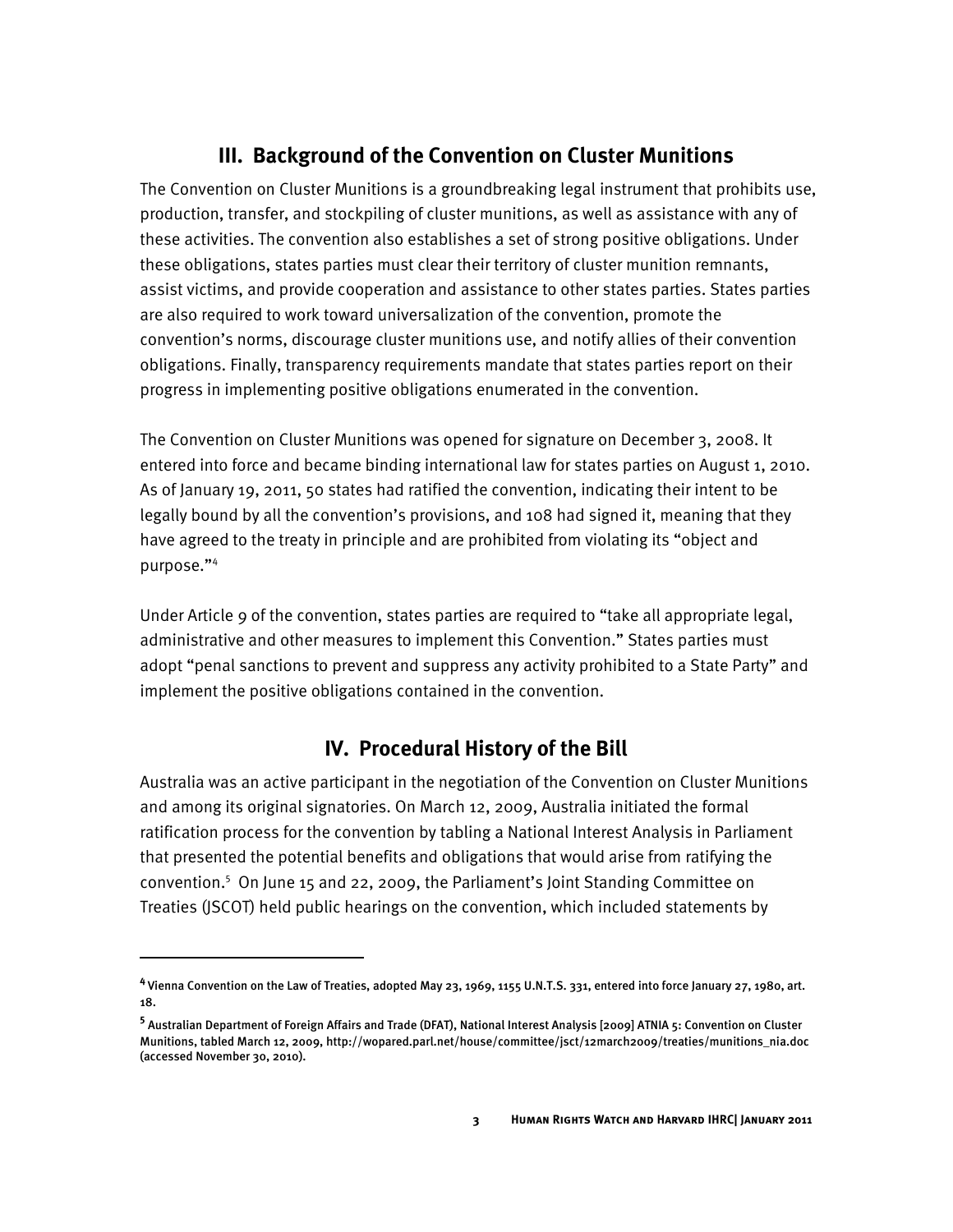representatives from the Australian Department of Defence and the Department of Foreign Affairs and Trade (DFAT).<sup>6</sup>

In its August 18, 2009 Report 103, JSCOT announced its support for the ratification of the convention (Recommendation 3).<sup>7</sup> JSCOT also expressed its concerns, however, that "some of the terms contained in the Convention are not clearly defined and may provide an avenue by which Australia could participate in actions which may contravene the humanitarian aims of the Convention."<sup>8</sup> JSCOT therefore recommended that the drafters of potential implementation legislation give special consideration to "preventing inadvertent participation in the use, or assistance in the use, of cluster munitions by Australia" (Recommendation 2).<sup>9</sup>

The Criminal Code Amendment (Cluster Munitions Prohibition) Bill 2010 was introduced in the House of Representatives on October 27, 2010 and in the Senate on November 22, 2010.<sup>10</sup> The Selection of Bills Committee found the Bill to be "inconsistent with recommendations made by JSCOT," and on October 28, 2010 the Senate referred the Bill to the Senate Committee on Foreign Affairs, Defence and Trade for inquiry and report.<sup>11</sup>

## **V. Recommendations: Elements to Strengthen**

<span id="page-7-0"></span>Below we identify key provisions of the Criminal Code Amendment (Cluster Munitions Prohibition) Bill 2010 that would benefit from revision or further clarification. Our comments are aimed at ensuring full implementation of the convention and preventing measures that fail to achieve or undermine the convention's goals.

**<sup>6</sup>** JSCOT, Treaties Tabled on 12 March 2009, Commonwealth of Australian, Official Committee Hansard, June 15, 2009, http://www.aph.gov.au/hansard/joint/commttee/J12192.pdf (accessed January 13, 2011); JSCOT, Treaties Tabled on 13 May 2009, Commonwealth of Australia, Official Committee Hansard, June 22, 2009,

http://www.aph.gov.au/hansard/joint/commttee/J12193.pdf (accessed January 13, 2011).

<sup>&</sup>lt;sup>7</sup> "Convention on Cluster Munitions," in JSCOT*, Report 103: Treaties Tabled on 12 March and 13 May 2009*, August 18, 2009, http://www.aph.gov.au/house/committee/jsct/13may2009/report/chapter3.pdf (accessed January 13, 2011), p. 27. **8** Ibid.

**<sup>9</sup>** Ibid.

**<sup>10</sup>** Parliament of Australia, ParlInfo Search, "Criminal Code Amendment (Cluster Munitions Prohibition) Bill 2010", http://parlinfo.aph.gov.au/parlInfo/search/display/display.w3p;query=Id%3A%22legislation%2Fbillhome%2Fr4487%22 (accessed January 13, 2011).

<sup>&</sup>lt;sup>11</sup> Senate Selection of Bills Committee, Report No. 13 of 2010, October 28, 2010,

http://www.aph.gov.au/Senate/committee/selectionbills\_ctte/reports/2010/rep1310.pdf (accessed January 13, 2011); Parliament of Australia, ParlInfo Search, "Criminal Code Amendment (Cluster Munitions Prohibition) Bill 2010."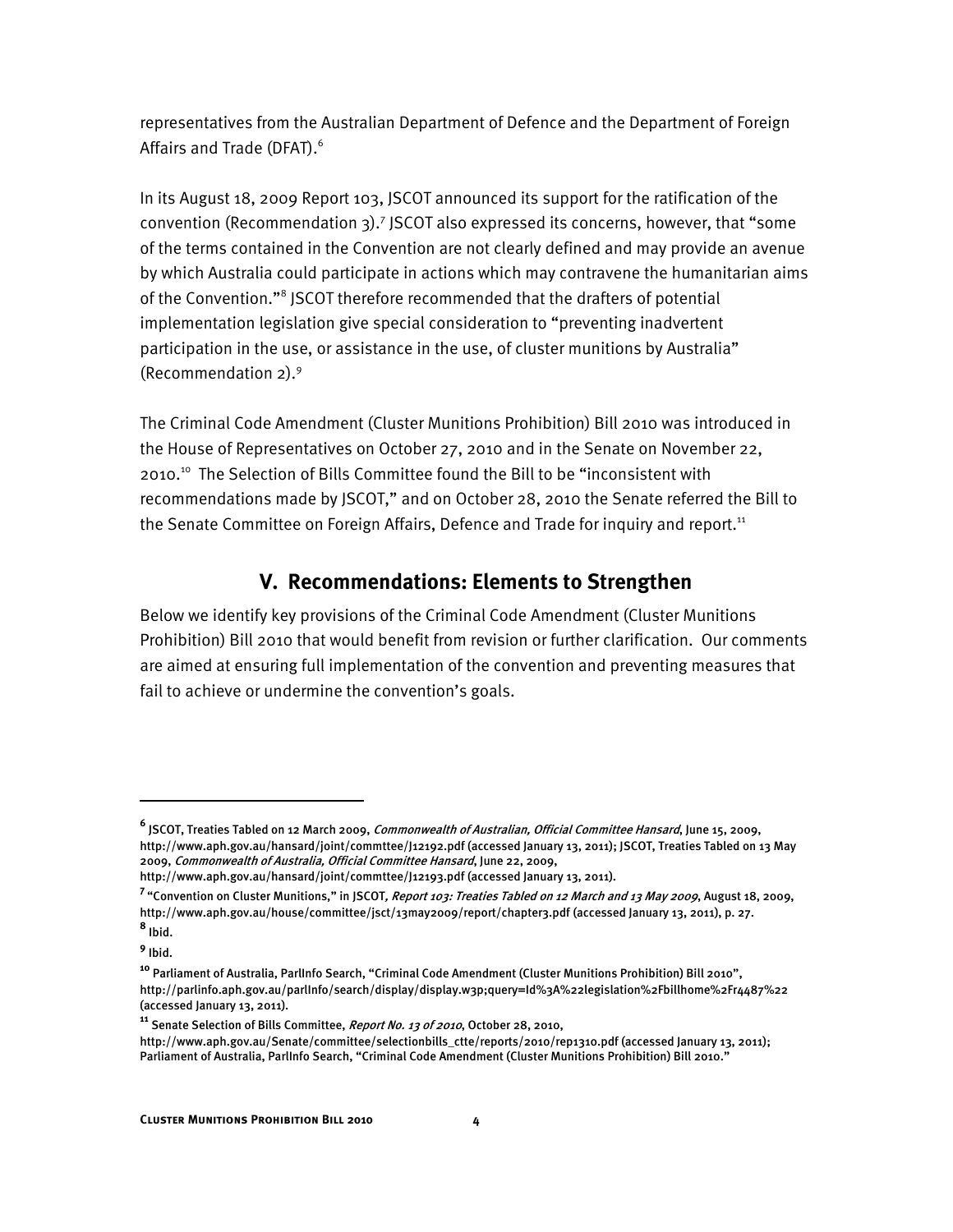#### <span id="page-8-0"></span>1. Offences—Section 72.38

Recommendation: Preface all offences in Section  $72.38$  with the phrase "under any circumstances" (e.g., "A person commits an offence if under any circumstances the person does any of the following with a cluster munition") (emphasis added).

To match the prohibitions of the convention, Section 72.38 should include the phrase "under any circumstances," which is found in the chapeau of Article  $1(1)$ . Under Article  $1(1)$ , States Parties undertake "never under any circumstances" to engage in prohibited activities related to cluster munitions. The phrase "under any circumstances" is significant because it emphasizes that the convention's prohibitions are comprehensive and apply during both international and non-international armed conflicts, as well as in situations that do not rise to the level of armed conflict. The phrase underlines the importance of foreclosing exceptions to these restrictions.

#### <span id="page-8-1"></span>2. Interoperability—Section 72.41

- <span id="page-8-2"></span>*2a. Participation in Joint Military Operations—Section 72.41 (chapeau) and 72.41(a)*
- Recommendation: Revise Section 72.41 to make clear that all of the convention's prohibitions continue to apply during joint military operations. Specifically, amend Section 72.41 by:
	- deleting Sections  $72.41(a)$ , (b) and (c);
	- **•** replacing the phrase "... doing an act if:" with the phrase: "... merely participating in military cooperation or operations with a foreign country that is not a party to the Convention on Cluster Munitions";<sup>12</sup> and
	- replacing the word "acts" with "participation" in the current section title.<sup>13</sup>

As written, Section 72.41 might be interpreted to allow activities during joint military operations that should be understood as prohibited by the convention. In particular, it might

- replacing, in 72.41(a), the phrase "the act is done in …" with "the act consists merely of participation in …";
- deleting Sections 72.41(b) and (c); and

**<sup>12</sup>** The new version, with changes in italics, would read: "A person who is an Australian citizen, is a member of the Australian Defence Force or is performing services under a Commonwealth contract does not commit an offense by merely participating in military cooperation or operations with a foreign country that is not a party to the Convention on Cluster Munitions."

**<sup>13</sup>** Alternatively, Section 72.41 of the Bill could be amended by :

replacing the word "acts" with "acts of participation" in the current section title.

This new version, with changes in italics, would read: "A person who is an Australian citizen, is a member of the Australian Defence Force or is performing services under a Commonwealth contract does not commit an offense by doing an act if: (a) the act consists merely of participation in military cooperation or operations with a foreign country that is not a party to the Convention on Cluster Munitions."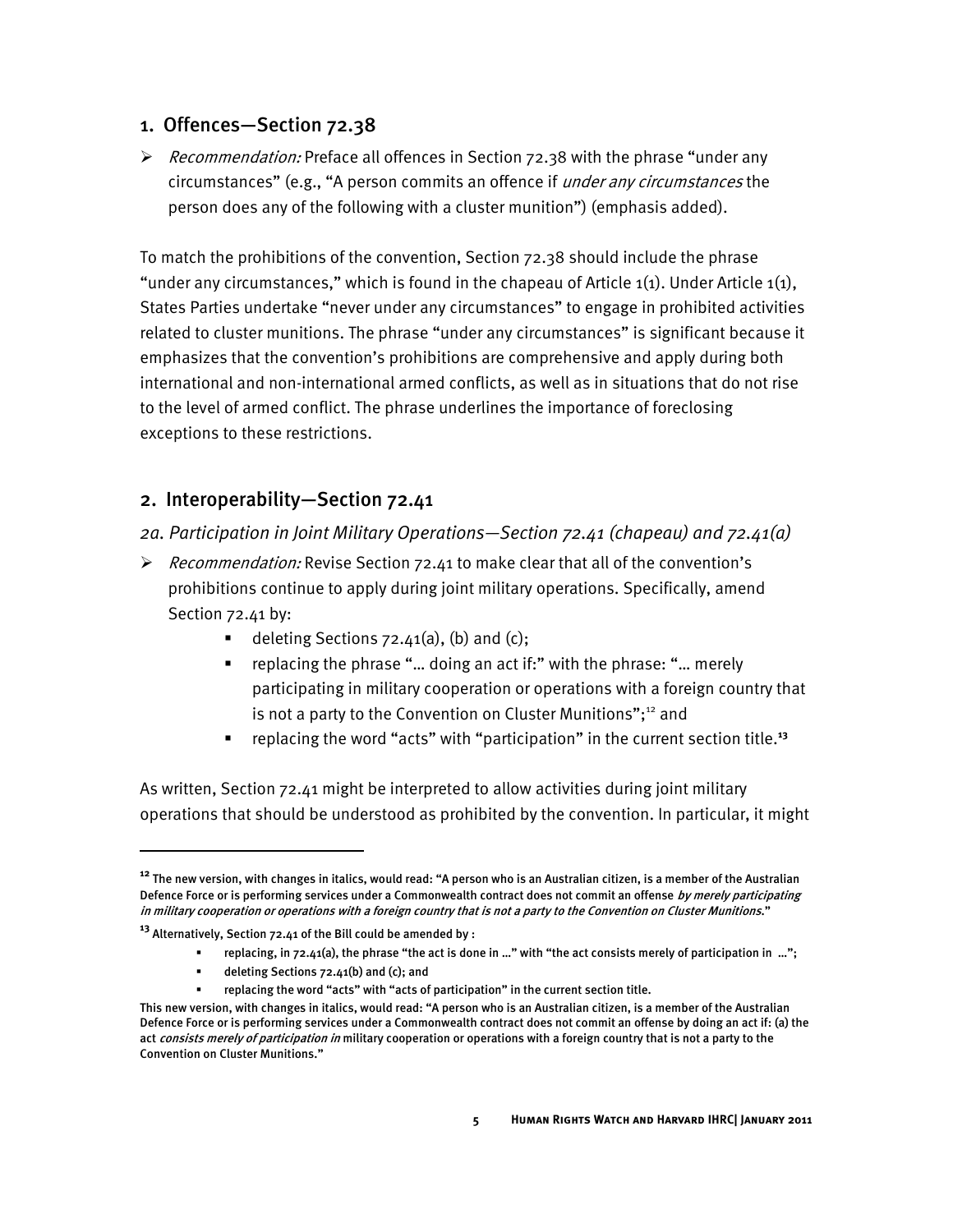be understood to allow assistance with banned activities. Under the Bill's formulation, Australian personnel may be permitted, for example, to participate in the planning of attacks involving cluster munitions, or to create rules of engagement that permit use of the weapon. If adopted, this interpretation would essentially allow Australian military personnel to load and aim the gun, so long as they did not pull the trigger. JSCOT expressed concerns about such an outcome, stating that "some of the terms contained in the convention are not clearly defined and may provide an avenue by which Australia could participate in actions which may contravene the humanitarian aims of the convention."<sup>14</sup> We strongly recommend that Section 72.41 be revised to ensure that military operations with a state not party do not become a loophole in the Bill's prohibitions.

Section 72.41 is meant to implement Article 21(3) of the convention, which explicitly allows for participation in joint military operations. Article 21(3) should be understood as a clarification of, and not (as the Explanatory Memorandum to the Bill suggests) a qualification of or exception to Article 1's prohibitions.<sup>15</sup> In other words, Article 21(3) clarifies that, in the particular context of joint military operations, military personnel may *participate* in such operations without violating the convention; it does not, however, give them license to *violate* the prohibitions of convention. The proposed Section 72.41 takes the opposite approach and adopts language that seems to go further than Article 21(3). While Article 21(3) unambiguously states only that states parties "may engage" in joint military operations, the Bill creates a defense for many acts during such operations that on their face violate the convention.

We recommend that the Committee revise the Bill to reflect the continued application of the convention's prohibitions—including the prohibition on assistance—during situations of interoperability. Implementing this interpretation will be consistent with the text of the convention and will uphold the convention's object and purpose of eliminating cluster munitions and the humanitarian harm they cause.

Revising Section 72.41 to reflect this interpretation of Article 21(3) would not interfere with Australia's military partnerships or restrict its ability to participate in joint military operations with states not party to the convention.<sup>16</sup> It would also protect individual soldiers from

**<sup>14</sup>** "Convention on Cluster Munitions," in JSCOT, Report 103: Treaties Tabled on 12 March and 13 May 2009, p. 27.

**<sup>15</sup>** Parliament of Australia, House of Representatives, "Criminal Code Amendment (Cluster Munitions Prohibition) Bill 2010: Explanatory Memorandum," 2010, p. 12 [hereinafter "Explanatory Memorandum"].

**<sup>16</sup>** Australia expressed concern about the future of joint military operations at the Dublin negotiating conference and during the June 2010 JSCOT hearings. See "Summary Record of Opening Ceremony and First Session of the Plenary," Dublin Conference on the Convention on Cluster Munitions, CCM/CW/SR/1, May 19, 2008; "Convention on Cluster Munitions," in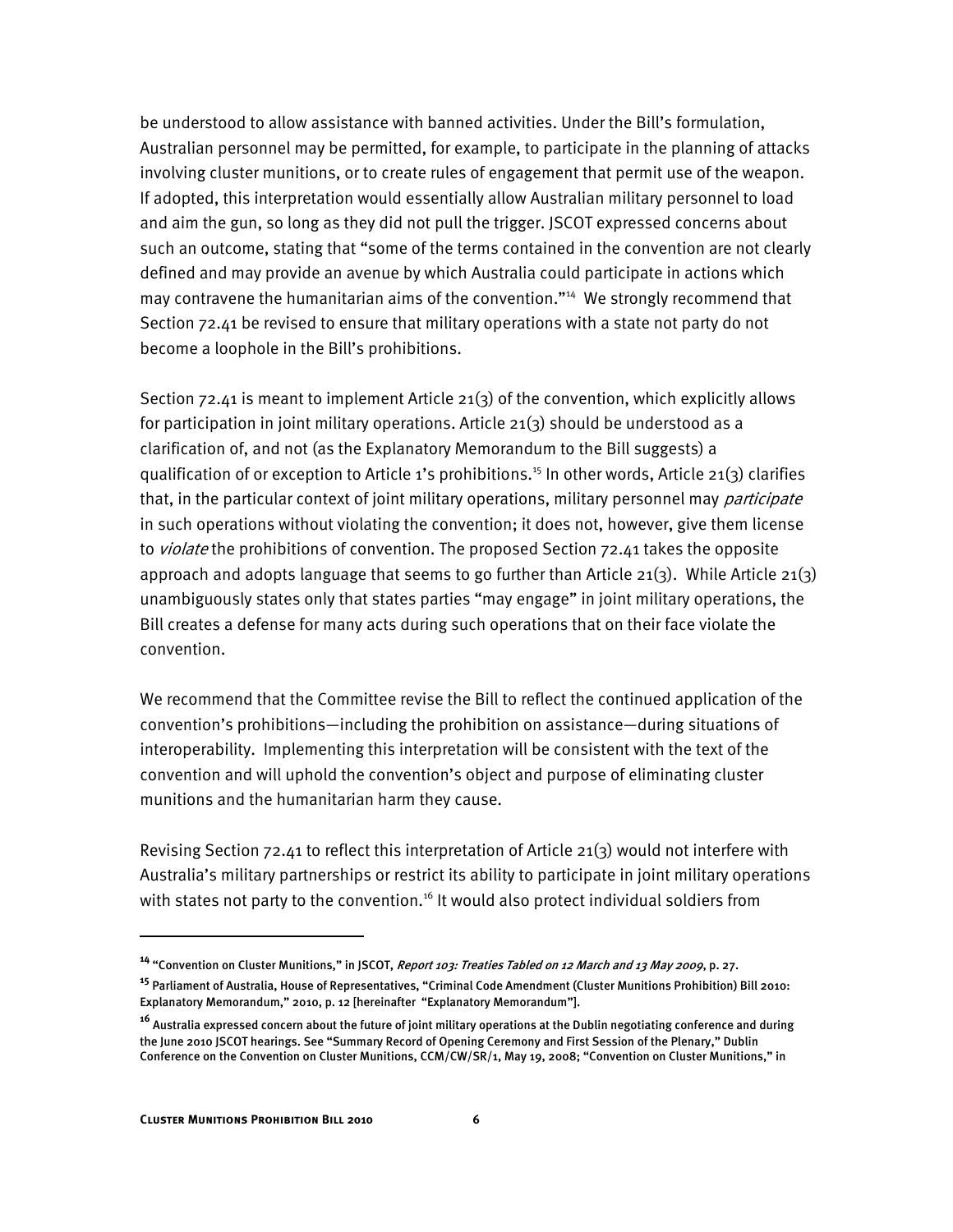liability for acts during such operations.<sup>17</sup> The proposed amendment to Section  $72.41$ provides a defense for activities during joint military operations, as long as they do not go beyond mere participation to include violations of the convention. Experience with the Mine Ban Treaty shows that states are fully capable of abiding by a prohibition on assistance while cooperating with the armed forces of states not party. $18$ 

#### <span id="page-10-0"></span>*2b. Activities Prohibited during Joint Military Operations—Section 72.41(b)*

- Recommendation: As an alternative to deleting Sections  $72.41(b)$  and (c) as suggested under the previous Recommendation 2a, amend Section 72.41(b) to clarify it is only an illustrative list of activities prohibited during joint military operations by:
	- (1) revising the chapeau of Section  $72.41(b)$  to state: "the act is not connected with performing activities prohibited under the Convention on Cluster Munitions, including:"; and
	- (2) amending Section  $72.41(b)$  to add a subsection (v): "assisting with any of the above activities" and replacing the "and" in Section  $72.41(b)(iv)$  with an "or."

Section 72.41(b) essentially copies the language of Article 21(4), enumerating some of the activities that are prohibited during joint military operations. Section 72.41(b) should be revised, however, to clarify that the list is an illustrative and not exhaustive set of activities prohibited during such operations. Interpreting and implementing Article  $21(4)$  as exhaustive would permit a range of activities (for example, participating in the planning of attacks or creating rules of engagement that permit cluster munition use) that should be understood as prohibited by the convention. The "exhaustive" approach is inconsistent with the treaty's object and purpose to eliminate cluster munitions and the humanitarian harm they cause. It also runs counter to the positive obligations contained in Article  $21(1)$  and  $(2)$ —to promote the convention's norms and discourage cluster munitions use by others because it is not logical to allow assistance with use and require discouragement of use in the same article.

The word "including" in Section  $72.41(b)$  should be used to indicate that the list is

JSCOT, Report 103: Treaties Tabled on 12 March and 13 May 2009, p. 27; JSCOT, Treaties Tabled on 12 March 2009, Commonwealth of Australia, Official Committee Hansard, June 15, 2009; JSCOT, Treaties Tabled on 13 May 2009, Commonwealth of Australia, Official Committee Hansard, June 22, 2009.

**<sup>17</sup>** Australian legislators expressed concern about liability for Australian soldiers in joint military operations at the June 2010 JSCOT hearings. See JSCOT, Treaties Tabled on 12 March 2009, Commonwealth of Australia, Official Committee Hansard, June 15, 2009; Statements by Senator Birmingham and Mr. Briggs, in JSCOT, Treaties Tabled on 13 May 2009, Commonwealth of Australia, Official Committee Hansard, June 22, 2009.

**<sup>18</sup>** Human Rights Watch, Staying True to the Ban on Cluster Munitions, pp. 6-8.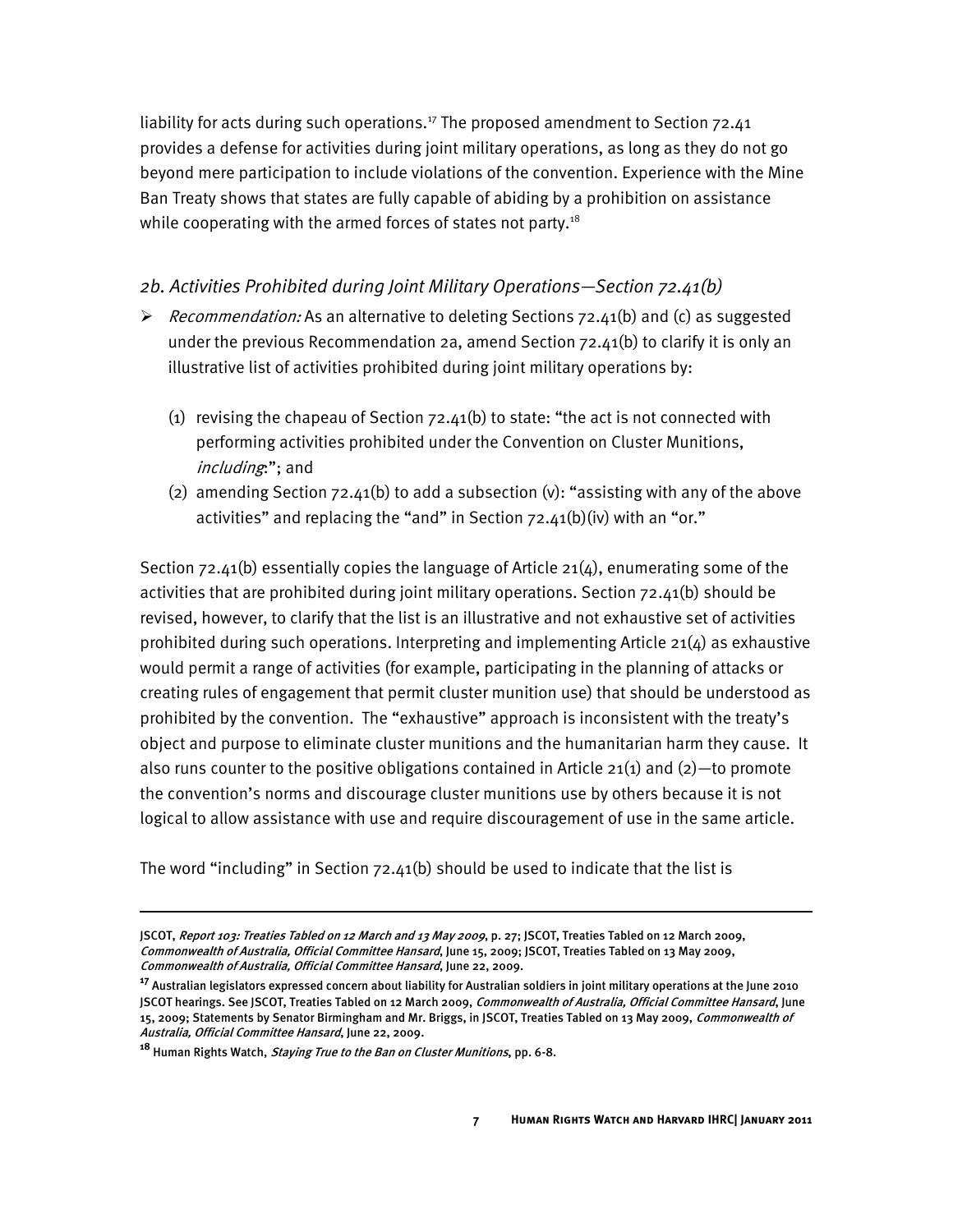illustrative. In addition, Section  $72.41(b)$  could add a subsection (v), explicitly stating that the prohibition on assistance continues to apply during joint military operations. Assistance should be understood as any act or omission that proximately contributes to anyone's engagement in an activity prohibited to a state party under the convention.

#### <span id="page-11-0"></span>*2c. Expressly Requesting Use of Cluster Munitions—Section 72.41(c)*

Recommendation: Amend Section 72.41(c) clearly to prohibit military personnel from requesting any cluster munitions strikes.

Under Section 72.41(c), Australians participating in joint military operations commit an offense if they "expressly request[]" cluster munition use when "the choice of munitions used is within the Commonwealth's exclusive control." This language is drawn from Article  $21(4)$  of the convention, but as discussed above, Article  $21(4)$  should not be understood as an exhaustive list of prohibited activities. As written, Section  $72.41(c)$  implies that members of the Australian armed forces could request a cluster munition strike so long as the choice of munitions was not in their "exclusive" control. For example, under Section 72.41(c), Australians could request a strike knowing or suspecting that cluster munitions would be used; they could also expressly request a cluster munitions strike if the decision was subject to review by a superior and thus not in their "exclusive" control. These requests come dangerously close to use, and Human Rights Watch and IHRC recommend that Section 72.41(c) be amended to prohibit such requests explicitly.

## <span id="page-11-1"></span>3. Jurisdiction over Foreign Military Personnel—Section 72.42

 $\triangleright$  Recommendation: Remove section 72.42 because it exempts—in violation of the convention's Article 9—the military personnel of states not party from the convention's prohibitions while they are on Australian territory.

Section 72.42 provides a defense for non-Australian citizens who are "connected to" the armed forces of states not party. As a result, troops and other military personnel from states not party are exempt from prosecution for certain acts done on Australian territory that are prohibited by the convention, in particular, stockpiling, retention, and transfer.<sup>19</sup> This exemption violates Article 9 of the convention, which specifies that national implementation measures shall include penal sanctions for violations of the convention "by persons or on

**<sup>19</sup>** The Explanatory Memorandum to the Bill makes the intention of the section clear when it states, "The military personnel of countries that are not party to the Convention are not required to comply with the Convention's obligations, and should not be subject to the offences in proposed section 72.38 while they are in Australian territory." "Explanatory Memorandum," p. 14.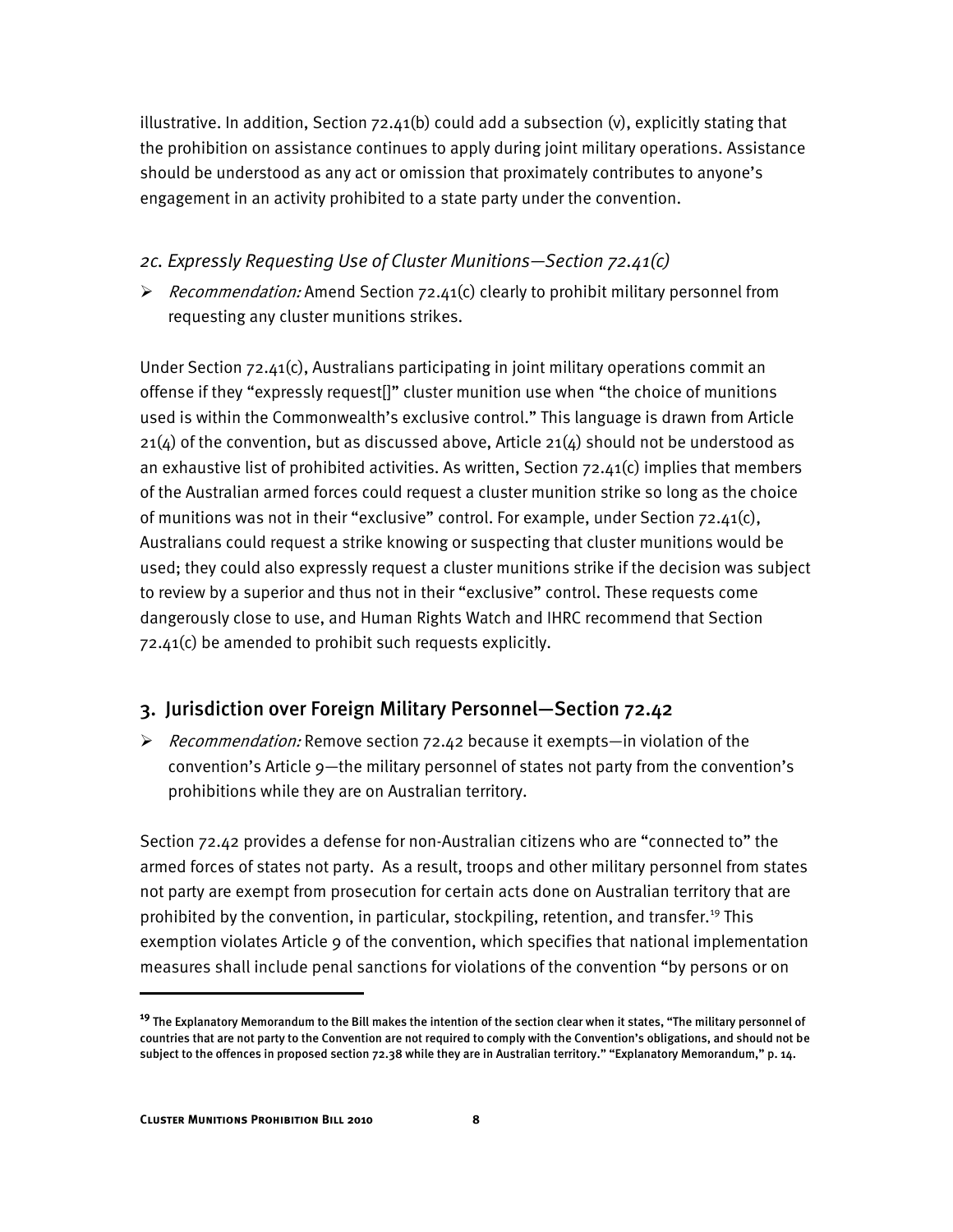territory under its jurisdiction or control." The purpose of the sanctions is both to punish people who commit prohibited acts and to deter others from violating the prohibitions. By affording immunity to foreign military personnel, Section 72.42 undermines the aims of the convention and runs counter to a state party's obligation under Article 21(1) and (2) to encourage states not party to adopt the convention's norms. It also does not provide the protection for Australian troops that the government is seeking because it applies only to foreign troops. The section should therefore be removed.

Assuming the Bill is amended, Australia should make clear to its allies as well as its own military personnel the legal obligations laid out in its final implementation legislation. If an ally that is not a state party is aware of the potential liability persons on Australian territory face, it is less likely to put its own military personnel, or those seconded to it from Australia, at risk by ordering them to act in contravention of the legislation. Notification will thus help eliminate the situation in which a soldier has to choose between disobeying an order and facing liability under Australian law for an act he or she was ordered to do.

The Bill's Explanatory Memorandum justifies the defense laid out in Section 72.42 as necessary to continue the joint military operations permitted under Article 21(3). It does not address the provision's relationship with Article 9. The Bill and the memorandum recognize that certain activities—use, development, production, and acquisition—are so problematic that there is no defense for them even for foreign military personnel. The Bill and memorandum create a different standard for stockpiling, retention, and transfer. This distinction is inconsistent with the Convention on Cluster Munitions, which establishes the same absolute prohibitions and requires penal sanctions for all of those activities.

#### <span id="page-12-0"></span>*3a. Foreign Stockpiling—Section 72.42(1)*

- $\triangleright$  Recommendation:
	- (1) Add specific language to the Bill that prohibits the hosting of foreign stockpiles; or
	- (2) Alternatively, remove  $72.42(1)$  as it allows foreign stockpiling.

Section 72.42(1), which allows Australia to host foreign stockpiles of cluster munitions, should be removed because it runs counter to Articles 1 and 9 of the convention. Allowing foreign forces to stockpile cluster munitions violates the prohibition on assistance because it facilitates stockpiling and can potentially aid in the use of cluster munitions. The language of Article  $1(1)(c)$  makes clear that states parties should not "assist, encourage or induce anyone"—including foreign military personnel—to engage in "any" acts that the convention prohibits. In addition, Section 72.42(1) permits foreign military personnel to do an act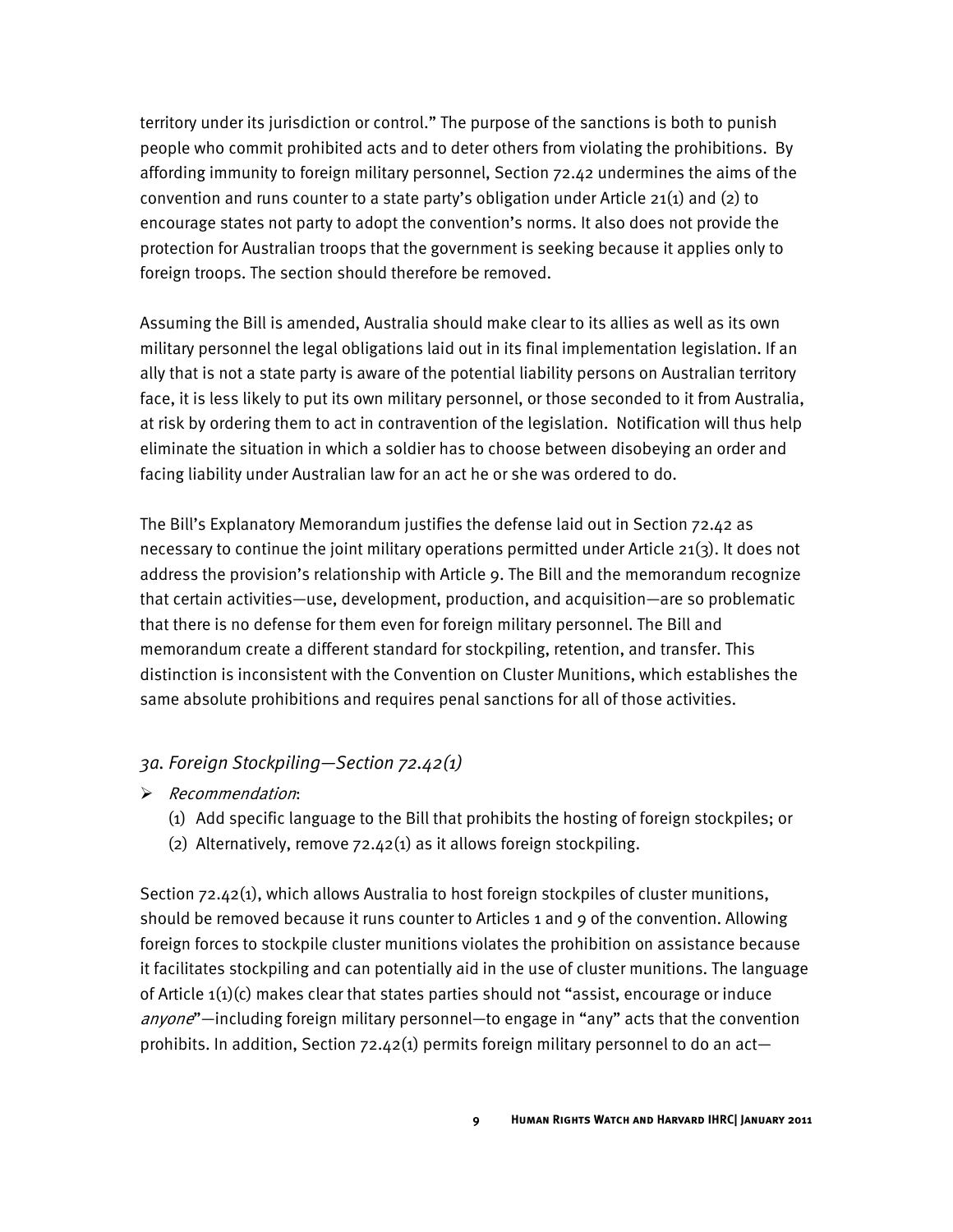stockpile cluster munitions—prohibited by the convention. As discussed above, granting such immunity violates Article 9.

No other state has explicitly allowed for foreign stockpiling in its implementation legislation, and several nations have said they view the convention to ban the hosting of foreign stockpiles. Austria stated that the "foreign stockpiling of cluster munitions on the national territory of States Parties is prohibited by the Convention…. Should a State Party to the Convention allow a foreign state to stockpile cluster munitions on its territory, this action would be in violation with the provision entailed in Article 1 paragraph c that prohibits assistance."<sup>20</sup> Colombia noted that it "absolutely rejects any manner of ... storage of foreign cluster bombs in Colombian territory."<sup>21</sup> Guatemala wrote that it "considers that the stockpiling of cluster munitions of other countries in the territory of a State Party to the Convention ... is prohibited according to Article 1 of the Convention."<sup>22</sup> Slovenia stated "in our view, the Convention also contains the prohibition of … stockpiling of cluster munitions by third countries on the territory of each State Party. Therefore, such activities are illegal and not allowed on the territory of the Republic of Slovenia."<sup>23</sup> Australia should at least remove the provision on foreign stockpiling and should preferably replace it with a provision banning hosting of foreign stockpiles.

#### <span id="page-13-0"></span>*3b. Transit—Section 72.42(1)*

 $\triangleright$  Recommendation:

I

- (1) Add language to the Bill that prohibits the transit of cluster munitions; or
- (2) Alternatively, remove 72.42(1) which specifically allows transit.

Section 72.42(1) also runs counter to Articles 1 and 9 by allowing transit of cluster munitions across or through Australia's national territory, airspace, or waters. The prohibition on assistance should be read to ban the transit of cluster munitions because transit facilitates acts proscribed by the convention, namely transfer and use of cluster munitions.<sup>24</sup> In addition, Section 72.42(1) grants such immunity for an act that should be understood as prohibited, in violation of Article 9.

**<sup>20</sup>** Letter from Amb. Alexander Marschik, director for disarmament, arms control and non-proliferation, Austrian Federal Ministry for European and International Affairs, to Human Rights Watch, March 9, 2009.

**<sup>21</sup>** Response to Landmine and Cluster Munition Monitor questionnaire by the Ministry of Foreign Affairs, Colombia, March 26, 2010.

**<sup>22</sup>** Letter No. 136/ONU/09 from the Permanent Mission of Guatemala to the UN in Geneva, March 19, 2009.

**<sup>23</sup>** Letter from Samuel Zbogar, minister, Slovenian Ministry of Foreign Affairs, April 20, 2010.

**<sup>24</sup>** Transit can also be understood as a form of transfer, which is prohibited by the convention.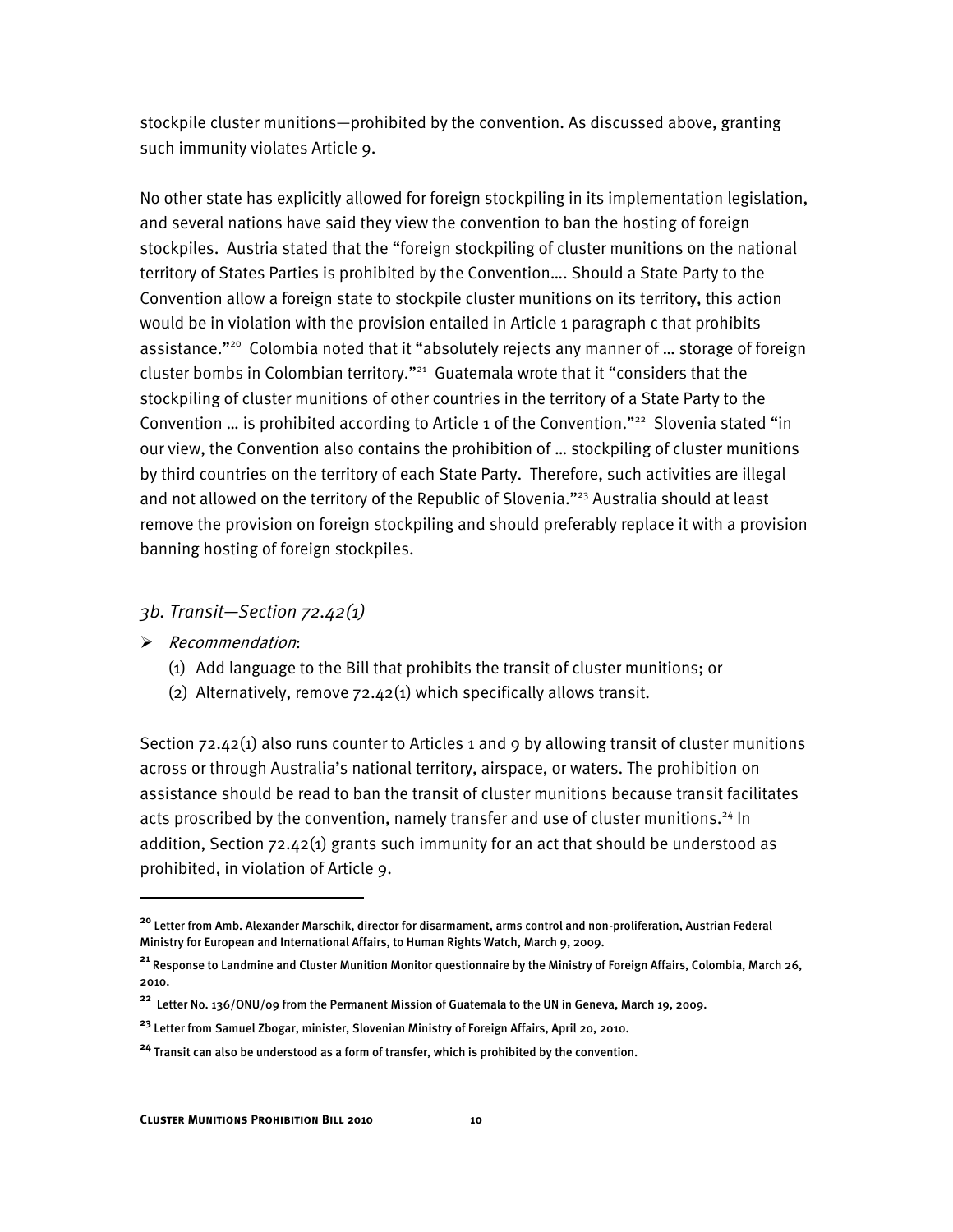A number of states parties have taken steps to show that they believe transit is prohibited under the convention. Austria and Germany both prohibited transit in their national implementation legislation.<sup>25</sup> Furthermore, Bulgaria, Burkina Faso, Colombia, Ecuador, Ghana, Lebanon, FYR Macedonia, Malawi, Malta, Mexico, Slovenia, and Zambia have all stated that they interpret the convention to proscribe transit.<sup>26</sup>

#### <span id="page-14-0"></span>4. Retention of Cluster Munitions and Submunitions—Section 72.39

- $\triangleright$  Recommendation:
	- (1) Delete section 72.39; or
	- (2) Alternatively:
		- Clarify that "specified cluster munitions" means "the minimum number absolutely necessary"; and
		- **Require rigorous annual reporting.**

Section 72.39 allows for the retention of cluster munitions without specifying any limit or establishing annual reporting requirements. While Article 3(6) of the convention allows retention of cluster munitions for certain purposes such as developing training in cluster munition detection and destruction techniques, Human Rights Watch and IHRC do not consider retention necessary. For instance, no UN-accredited clearance organization is known to use live submunitions for training purposes.<sup>27</sup> Thus, implementation legislation should not include a clause explicitly allowing retention. The majority of stockpilers that have so far joined the convention and expressed a view on this issue have chosen not to retain cluster munitions. These states include Afghanistan, Angola, Austria, Colombia, Honduras, Moldova, Montenegro, Norway, Portugal, and Slovenia.<sup>28</sup>

ֺ

**<sup>25</sup>** Federal Law on the Prohibition on Cluster Munitions, Austrian Federal Law Gazette, no. 12/2008, as amended by Austrian Federal Law Gazette I, no. 41/2009, sec. 2; Act Implementing Article 26(2) of the Basic Law (War Weapons Control Act) (Ausführungsgesetz zu Artikel 26 Abs. 2 des Deutschen Grundgesetzes (Gesetz über die Kontrolle von Kriegswaffen), 1961, as amended 2009, http://www.gesetze-im-

internet.de/krwaffkontrg/BJNR004440961.html#BJNR004440961BJNG000404160 (accessed December 2 2010), sec. 18(a) (Germany). An unofficial English translation of Austria's law specifically uses the word transit, while Germany bans transit by declaring it is prohibited to "transport [cluster munitions] through or otherwise bring them into or out of a federal territory."

<sup>&</sup>lt;sup>26</sup> See International Campaign to Ban Landmines (ICBL), *Cluster Munition Monitor 2010* (Ottawa: Mines Action Canada, 2010), p. 22 [hereinafter Cluster Munition Monitor 2010].

**<sup>27</sup>** Ibid., p. 19.

**<sup>28</sup>**Ibid., p. 2.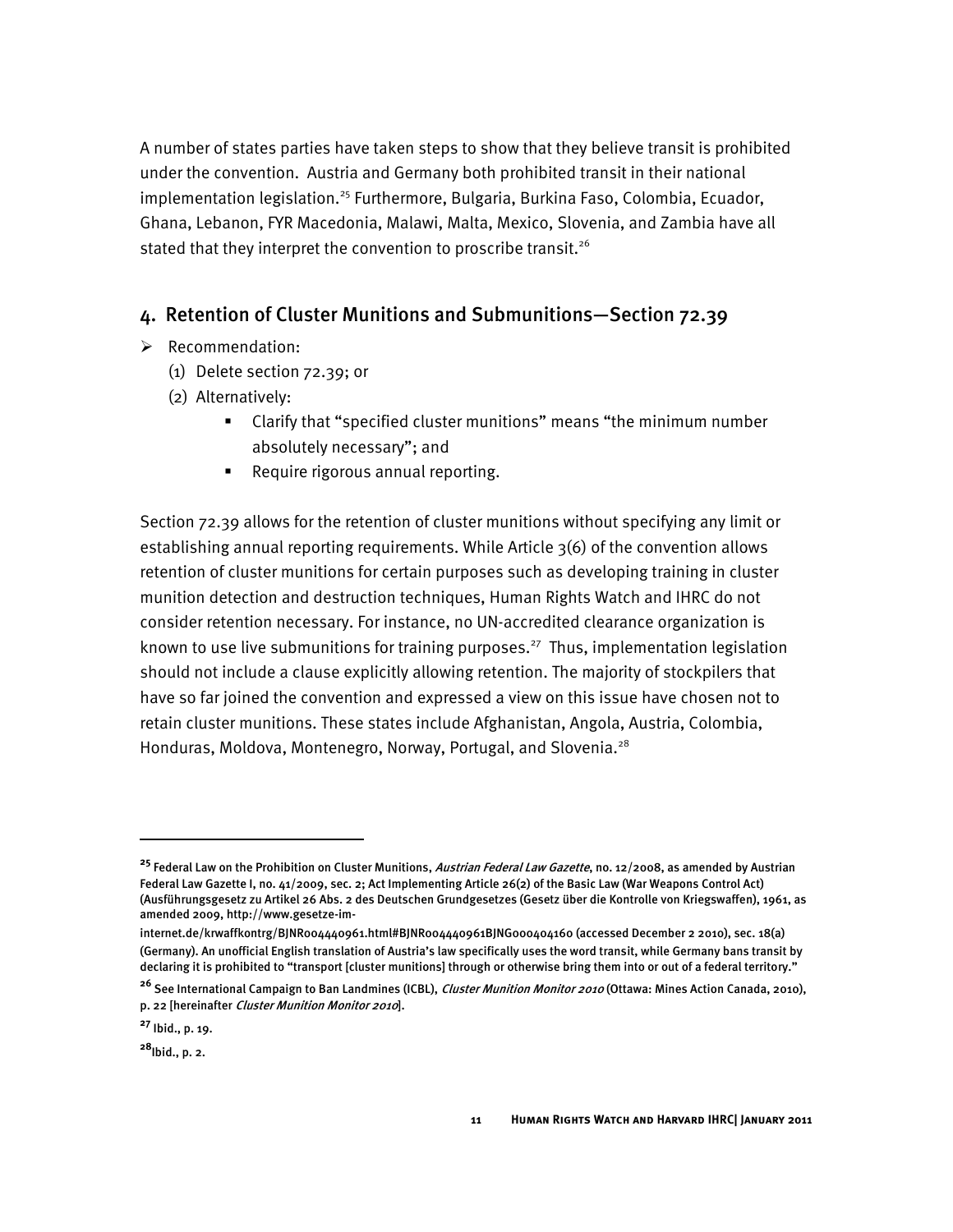If Australia is unwilling to give up the option of permitting retention of cluster munitions and submunitions in its legislation, its legislation should at least establish certain safeguards. It should implement the convention's requirements that states parties retain only "the minimum number absolutely necessary." It should also require detailed annual reports as mandated by Article 3(8) of the convention. These reports should include information on both their plans and actual use of cluster munitions, the type and quantity retained, and recipient state parties if the state transfers cluster munitions. The reporting requirement allows for monitoring and will help ensure that Australia appropriately uses the weapons it claims it needs to retain.

#### <span id="page-15-0"></span>5. Intent Requirement—Section 72.38

 $\triangleright$  Recommendation: Use a recklessness standard for fault for offenses instead of an intention standard.

The Bill sets a high threshold for liability,<sup>29</sup> requiring that a person *intend* an act be done in order to be liable for one of the offenses in Section  $72.38$ .<sup>30</sup> Under this standard, individuals would not be liable for conduct if, for example, they were aware their conduct would result in cluster munition use (knowledge) or in a substantial, unjustifiable risk of use (recklessness). Using an intention standard in Section 72.38 thus makes it difficult to hold individuals liable for use, production, transfer, and stockpiling of cluster munitions or assistance with these prohibited acts even if they knew or should have known their conduct could lead to one of these activities. This result is in direct opposition to JSCOT's recommendation to "prevent inadvertent participation in the use, or assistance in the use, of cluster munitions by Australia."<sup>31</sup>

#### <span id="page-15-1"></span>6. Penalties for Bodies Corporate—Section 72.38

 $\triangleright$  Recommendation: Codify the sanctions against bodies corporate.

In his October 27, 2010 second reading to the House of Representatives, Attorney-General Robert McClelland stated that the Bill carried penalties of up to 10 years imprisonment for

**<sup>29</sup>** The Bill sets this standard explicitly for assistance in Section 72.38(2)(c) and, according to the Explanatory Memorandum, implicitly for the other prohibitions in Section 72.38(1). With regard to the latter, although the Bill applies Division 11 ancillary liability (e.g., aiding and abetting) to the offenses in Section 72.38(1), ancillary liability also requires intention. Commonwealth Criminal Code of 1995 Schedule, Division 11.

**<sup>30</sup>** Intention is the most difficult standard to prove of the four fault standards provided under Australian criminal law (Intention, Knowledge, Recklessness, and Negligence) and requires that the defendant means to engage in the criminal conduct. Commonwealth Criminal Code of 1995 Schedule, secs. 5.1, 5.2 and 5.6.

**<sup>31</sup>** "Convention on Cluster Munitions," in JSCOT, Report 103: Treaties Tabled on 12 March and 13 May 2009, p. 27.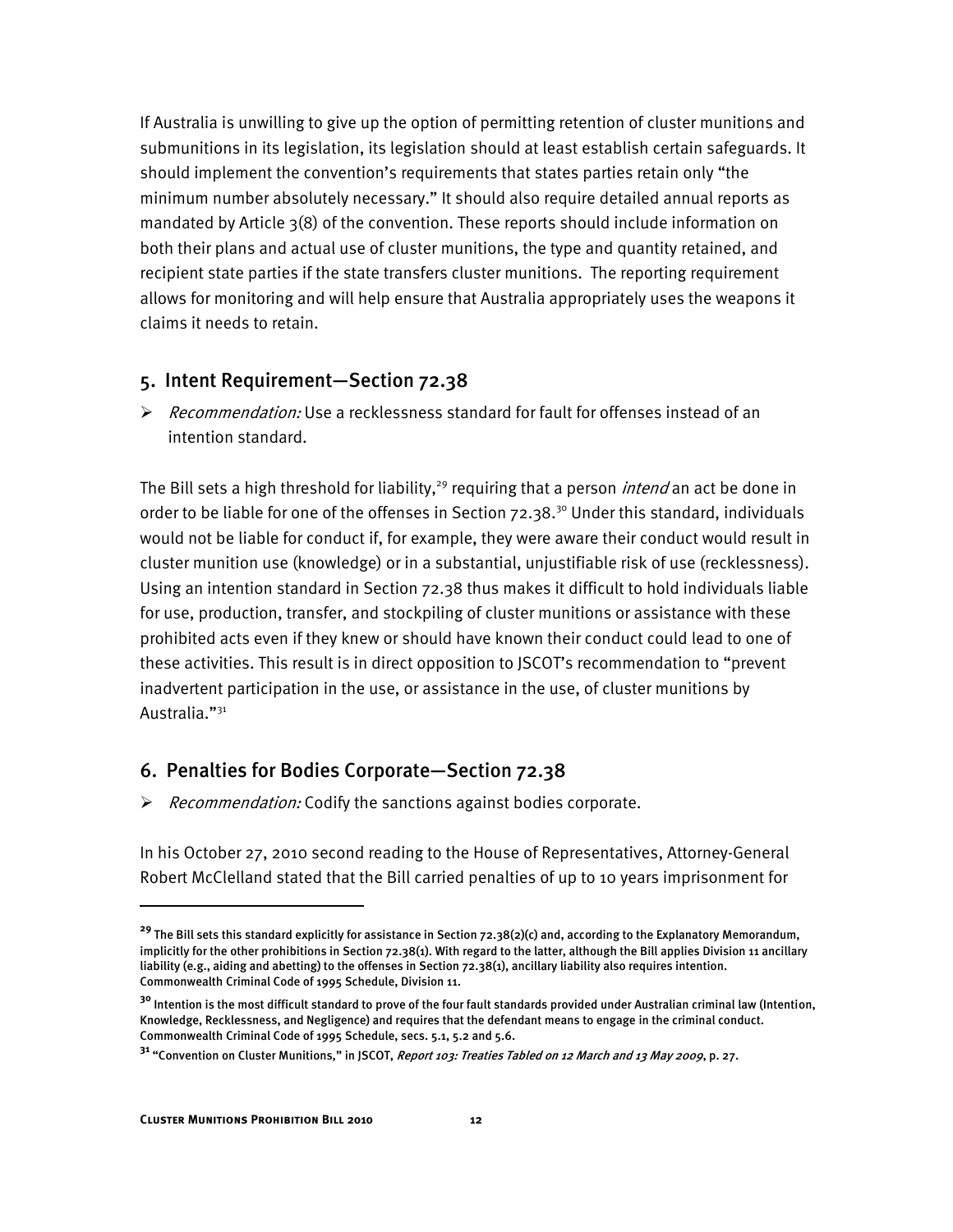individuals, or \$330,000 for bodies corporate.<sup>32</sup> These penalties, however, were not codified in the Bill. $33$  We recommend adding the penalties for bodies corporate to the text of Section 72.38 in order to clarify that the legislation applies to corporations as well as people.

## **VI. Recommendations: Additional Elements to Implement**

<span id="page-16-0"></span>The Bill leaves out certain elements that Australia should implement in this legislation or elsewhere to comply fully with its obligations under the convention on Cluster Munitions.

## <span id="page-16-1"></span>1. Prohibition on Investment

I

 $\triangleright$  Recommendation: Prohibit direct and indirect investment of public and private funds in the production of cluster munitions and their components.

The Bill does not explicitly prohibit investment in the production of cluster munitions. The lack of a prohibition on investment is directly counter to JSCOT Recommendation 2, which states that the "legislation should prevent investment." Further, the Australian attorneygeneral, in a speech to the House on November 18, 2010 said that the convention's prohibition on assistance extends to investment in companies that produce cluster munitions when the investor "intends to assist, encourage or induce the development or production of cluster munitions.…"<sup>34</sup> The Bill should explicitly ban investment because it assists with a prohibited act, that is, the production of cluster munitions. Production cannot be curtailed and cluster munitions eliminated if a state party allows direct or indirect financial support to manufacturers of the weapons. Because private investors often provide important financial support to such companies, the ban should extend to private funds.

Several states have banned investment in their implementing legislation including Belgium, Ireland, Luxembourg and New Zealand.<sup>35</sup> Belgium prohibits financial institutions, whether

**<sup>32</sup>** Attorney-General Robert McClelland, Second Reading of Criminal Code Amendment (Cluster Munitions Prohibition) Bill 2010, October 27, 2010,

http://parlinfo.aph.gov.au/parlInfo/search/display/display.w3p;query=BillId\_Phrase%3A%22r4487%22%20Dataset%3Ahan sardr,hansards%20Title%3A%22second%20reading%22;rec=8 (accessed January 13, 2011).

**<sup>33</sup>** We recognize that Australian criminal law provides automatic penalties for bodies corporate based on the imprisonment terms for individuals. See Crimes Act 1914, secs. 4AA and 4B, http://www.austlii.edu.au/au/legis/cth/consol\_act/ca191482/ (accessed January 13, 2011). Because these automatic penalties are discretionary, however, we urge Australia to include the penalties for bodies corporate in the text of the Bill.

**<sup>34</sup>** Speech by Attorney General Robert McClelland to the House, November 18, 2010.

**<sup>35</sup>** Act on the prohibition of the financing of production, use and possession of antipersonnel mines and submunitions (Loi interdisant le financement de la fabrication, de l'utilisation ou de la détention de mines antipersonnel et de sous-munitions), Le Moniteur Belge, April 26, 2007, www.stopexplosiveinvestments.org/legislation (accessed October 31, 2010), p. 22122; Cluster Munitions and Anti-Personnel Mines Act 2008, no. 20-2008, sec. 12-13 (Ireland); Law of 4 June 2009 on the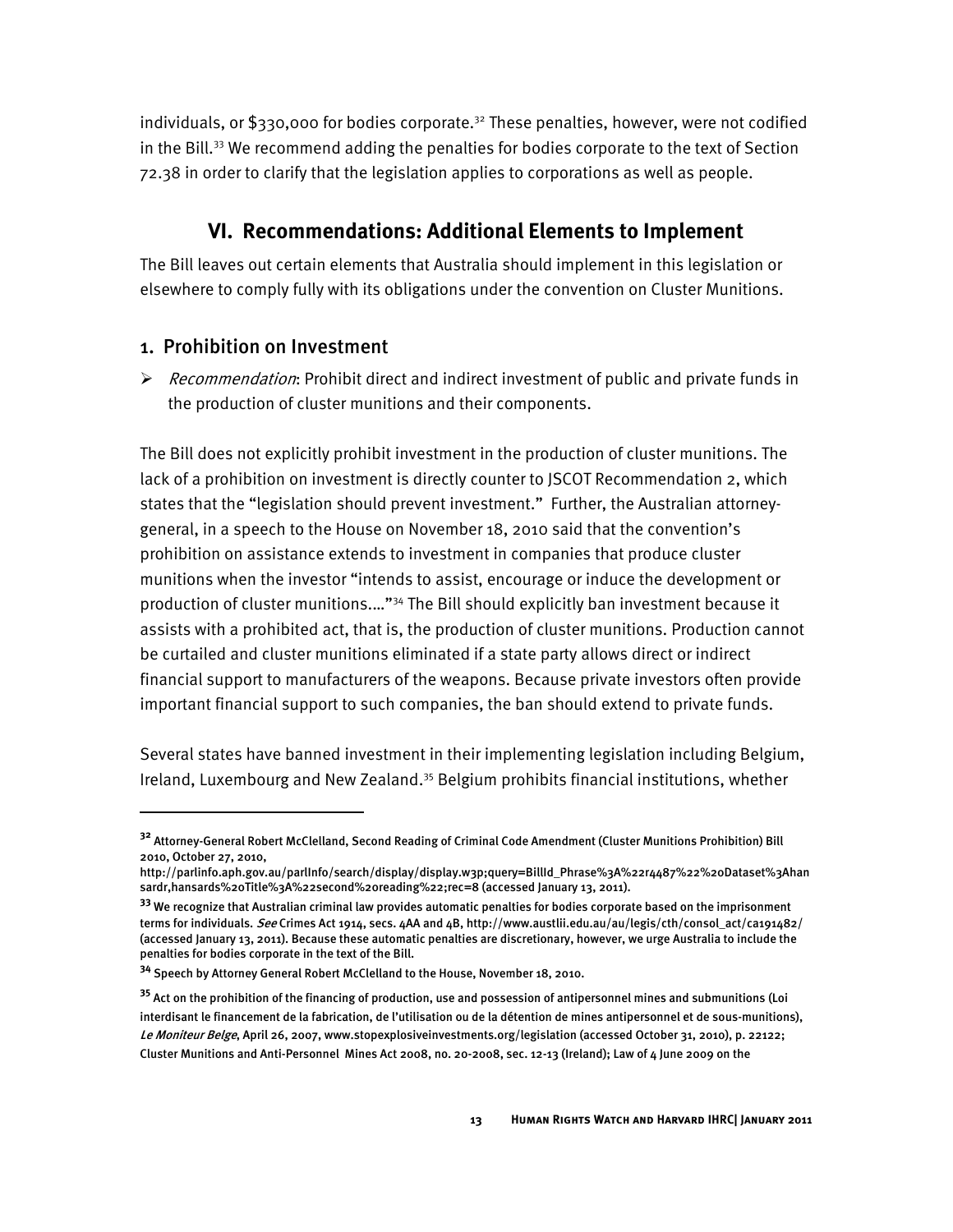public or private, from investing in companies producing cluster munitions. Luxembourg and New Zealand criminalize investment by public or private entities in companies that produce cluster munitions, and Ireland bans investment of public money in such companies. In addition, France has declared that its national implementation law's prohibition on assistance bans both direct and indirect financing of cluster munition production,<sup>36</sup> while the United Kingdom's legislation has been understood to ban direct financing. $37$ 

#### <span id="page-17-0"></span>2. Positive Obligations

 $\triangleright$  Recommendation: Implement the positive obligations of the convention through legislation supplemented by other administrative measures or polices.

Human Rights Watch and IHRC recommend implementing the convention's positive elements through legislation as the best way to set clear binding rules and ensure that Australia is fulfilling all of its treaty obligations. Australia could supplement such legislative measures with administrative or other ones that provide more details. We recognize that the positive obligations may not fit best in the criminal code statute under discussion here, but Australia should be sure to implement them as well as the convention's prohibitions expeditiously.

Most relevant to Australia, Article 21(1) and (2) of the convention requires a state party to fulfill certain positive obligations. Specifically, a state party must encourage states not party to the convention to ratify or accede to it and notify states not party of its obligations under the convention. A state party must also promote the convention's norms and make its best efforts to discourage other states from using cluster munitions. Implementing these positive requirements would facilitate the spread of the convention's norms and strengthen the stigma against cluster munition use. Australia should require, preferably through legislation, the implementation of Article  $21(1)$  and  $(2)$ . For example, the legislation could designate a government agency that is responsible for coordinating these activities.

ֺ

implementation of the Convention on Cluster Munitions, opened for signature in Oslo on 3 December 2008 (Loi du 4 juin 2009 portant approbation de la Convention sur les armes à sous-munitions, ouverte à la signature à Oslo le 3 décembre 2008), Memorial Journal Officiel du Grand-Duché de Luxembourg, A-no. 497, 2009, art. 3; Cluster Munitions Prohibition Act 2009, Public Act 2009 no. 68, sec. 10(2) (New Zealand).

**<sup>36</sup>** Statement by Hubert Falco, secretary of state for defense, Summary Report of the National Assembly, XIII Legislature, Extraordinary Session of 2009-2010, July 6, 2010, http://www.assemblee-nationale.fr/13/cri/2009-2010 extra/20101008.asp#INTER\_0 (accessed October 29, 2010).

**<sup>37</sup>** Statement by Rt. Hon. Chris Bryant, House of Commons Debate, Hansard, Column 2WS, December 7, 2009, http://www.publications.parliament.uk/pa/cm200910/cmhansrd/cm091207/wmstext/91207m0001.htm#0912073000100 (accessed October 29, 2010).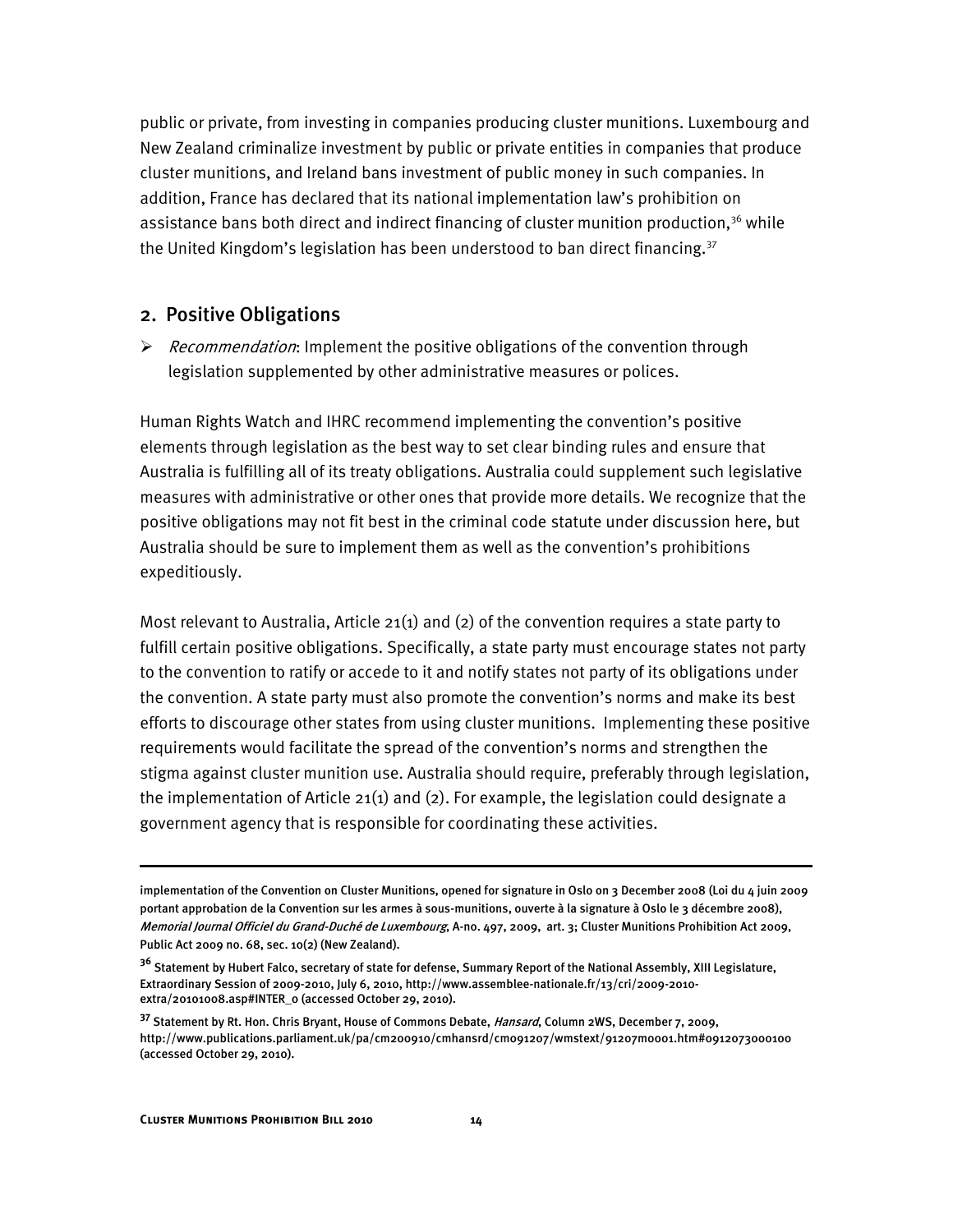## **VII. Recommendations: Elements to Retain in the Bill**

<span id="page-18-0"></span>The Bill has several positive elements that should be retained in the final draft. As discussed above, the Bill incorporates the convention's categorical ban by making it a crime for an individual to use, develop, produce, or otherwise acquire, stockpile, or transfer cluster munitions. The Bill also criminalizes assistance with prohibited acts.

The Bill, in Section 72.44, explicitly covers explosive bomblets, which are munitions similar to submunitions but are released by a dispenser affixed to an aircraft. They pose the same humanitarian risks as cluster munitions because they have an area effect and are prone to failure. Including a ban on explosive bomblets avoids any loopholes, and helps ensure that weapons with the same harmful effects as cluster munitions do not continue to take a heavy toll on civilian lives. Ireland, New Zealand, and the United Kingdom have all clarified that their implementation legislation incorporates explosive bomblets. $38$ 

In establishing extraterritorial jurisdiction in Section 72.38(3), the Bill prevents Australian citizens from escaping liability for violating the convention's norms. This provision is important to ensure that acts that involve cross-border activities, such as transferring cluster munitions, are not allowed. At least four states parties—Germany, Luxembourg, New Zealand, and the United Kingdom—have established extra-territorial jurisdiction in their implementation legislation.<sup>39</sup>

The Bill's Explanatory Memorandum clarifies that the definition of transfer includes *either* movement over borders *or* transfer of title. This clarification shows that transfer should be understood broadly and is consistent with the common interpretation of the Mine Ban Treaty's definition, which is identical to that in the Convention on Cluster Munitions.<sup>40</sup>

**<sup>38</sup>** Cluster Munitions and Anti-Personnel Mines Act 2008, sec. 6-7 (Ireland); Cluster Munitions Prohibition Act 2009, sec. 12 (New Zealand); Cluster Munitions (Prohibitions) Act 2010, Chapter 11,

http://www.opsi.gov.uk/acts/acts2010/ukpga\_20100011\_en\_1 (accessed September 19, 2010), sec. 1(3) (United Kingdom).

**<sup>39</sup>** War Weapons Control Act, sec. 21 (Germany); Bill Approving the Convention on Cluster Munitions (Projet de Loi portant approbation de la Convention sur les armes à sous-munitions), commentary to art. 2 (Luxembourg); Cluster Munitions Prohibition Act 2009, sec. 9 (New Zealand); and Cluster Munitions (Prohibitions) Act 2010, sec. 4 (United Kingdom).

**<sup>40</sup>** A commentator on the Mine Ban Treaty writes, "Although State practice is divergent, transfer appears to be either the physical movement of anti-personnel mines into or from national territory, or the transfer of title to and control over the mines." See Stuart Maslen, Commentaries on Arms Control Treaties: Volume 1: The Convention on the Prohibition of the Use, Stockpiling, Production, and Transfer of Anti-Personnel Mines and on their Destruction (Oxford: Oxford University Press, 2005), sec. 2.61. For further discussion of the interpretation of transfer, see Bonnie Docherty, Lou Maresca, Richard Moyes, and Markus Reiterer, "Definitions," in Gro Nystuen and Stuart Casey-Maslen, eds., The Convention on Cluster Munitions: A Commentary (Oxford: Oxford University Press, 2010), pp. 226-227.